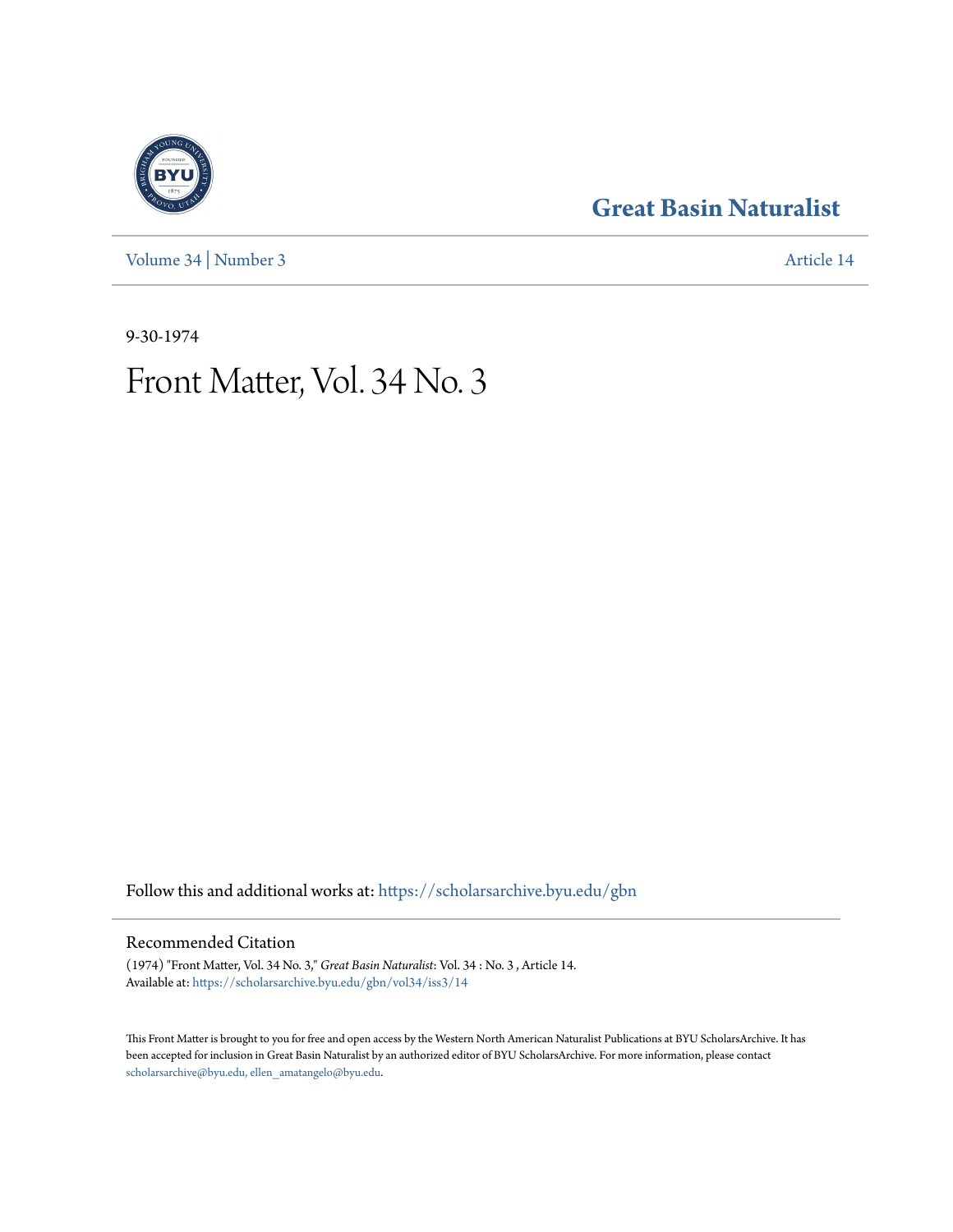Volume 34, No. 3 Sept. 30, 197

The

# Great Basin naruaanst